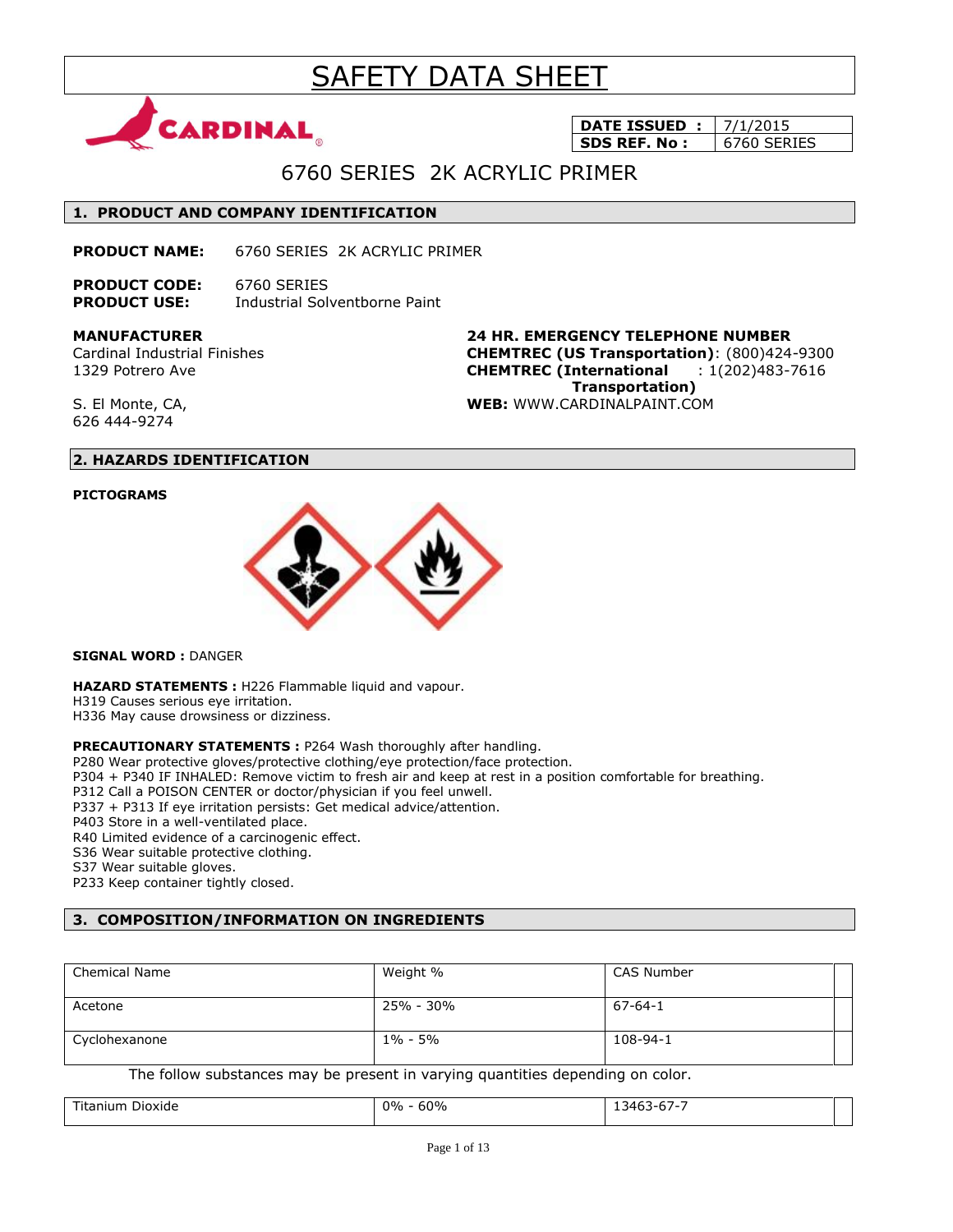| $\sim$<br>Black<br>Carbon<br>_ _ _ _ _ | ገ%<br>40%<br>$\sim$ $\sim$ | $3 - 86 - 7$<br>------<br>______ |  |
|----------------------------------------|----------------------------|----------------------------------|--|
|                                        |                            |                                  |  |

### **4. FIRST AID MEASURES**

### **Description of first and measures.**

**EYES CONTACT :** Flush with large quantities of water for 15 to 30 minutes. Remove contact lenses. Keep eyes wide open while rising. If eye irritation persists: Get medical attention.

**SKIN CONTACT :** Wash exposed area with mild soap and water for 15 to 30 minutes. Remove contaminated clothing. Repeated exposure may cause dryness or cracking.

**INGESTION :** Rinse mouth. Do NOT induce vomiting. Keep victim warm and seek immediate attention.

**INHALATION :** Remove to fresh air and keep in a position comfortable to breath. Call a doctor/physician if you feel unwell. Get medical attention.

**Most important symptoms and effects, both acute and delayed.** Symptoms/injuries: Eye irritation Symptoms/injuries after inhalation: May cause drowsiness or dizziness. Symptoms/injuries after eye contact: Cause serious eye irritation. Symptoms/injuries after ingestion: Ingestion may cause nausea, vomiting and diarrhea. Indication of any immediate medical attention and special treatment needed. If medical advise is needed, have product container or label on hand.

# **5. FIRE FIGHTING MEASURES**

**SUITABLE EXTINGUISHING MEDIA :** In the event of a fire, use specifically suitable extinguishing agents. Suitable extinguishing media: Foam, alcohol resistant foam, CO2, water fog. Unsuitable extinguishing media: Do not use heavy water stream. A heavy water stream my spread brning liquid.

**FIRE FIGHTING PROCEDURE :** Firefighting instructions: Use water spray or fog for cooling exposed containers. Exercise caution when fighting any chemical fire. Prevent fire-fighting water from entering the environment. Protection during firefighting: Firefighters should wear full protective gear. Do not enter fire area without proper protective equipment, including self-contained breathing apparatus with full face piece operated in pressure demand or other positive pressure modes.

**UNUSUAL FIRE AND EXPLOSION HAZARD :** Fire hazard: Highly flammable/liquid or vapor. Explosive hazard: May form flammable/explosive vapor-air mixture.

### **6. ACCIDENTAL RELEASE MEASURES**

### **PERSONAL PRECAUTIONS, PROTECTIVE EQUIPMENT AND EMERGENCY PROCEDURES :**

General measures: Remove ignition sources. Use special care to avoid static electric charges. No smoking.

### **FOR NON-EMERGENCY PERSONNEL :**

For non-Emergency procedures: Evacuate unnecessary personnel.

### **FOR EMERGENCY RESPONDERS :**

Equip cleanup crew with proper protection. Avoid breathing fume, vapors.

### **ENVIROMENTAL PRECAUTIONS :**

Prevent entry to sewers and public waters.

### **METHODS AND MATERIAL FOR CONTAINMENT AND CLEAN UP :**

Collect damaged aerosols and use absorbent and/or inert material, then place in suitable container.

### **7. HANDLING AND STORAGE**

**PRECAUTIONS FOR SAFE HANDLING :** Additional hazards when processed: Handle empty containers with care because residual vapors are flammable.

Precautions for safe handling: Wash hands and other exposed areas with mild soap and water before eating, drinking or smoking and when you are leaving work. Provide good ventilation in process area to prevent formation of vapor. No smoking. Use only non-sparking tools. Use outdoors or in a well ventilated area. Avoid breathing fume, vapors. Hygiene measures: Wash Skin thoroughly after handling.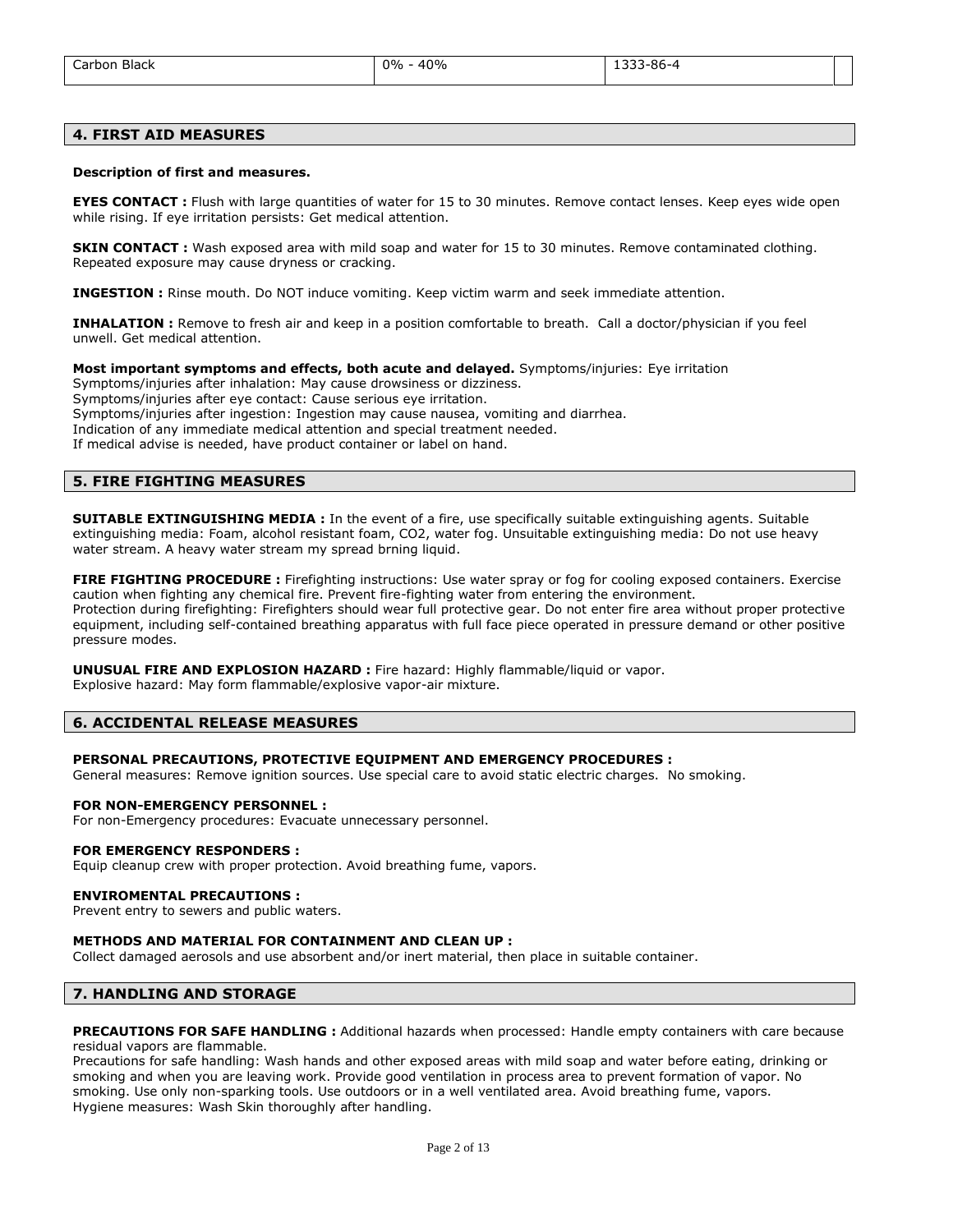**CONDITIONS FOR SAFE STORAGE, INCLUDING INCOMPATIBILITIES :** Storage conditions: Store in a dry, cool and well-ventilated place away from: Heat sources. Direct sunlight.

Incompatible products: Strong bases. Strong acids.

Incompatible materials: Source of ignition. Direct sunlight. Heat Sources.

### **8. EXPOSURE CONTROLS\PERSONAL PROTECTION**

| Acetone(67-64-1)                 |                          |                        |
|----------------------------------|--------------------------|------------------------|
| <b>USA ACGIH</b>                 | <b>ACGIH STEL TLV</b>    | 750 ppm                |
| <b>USA ACGIH</b>                 | <b>ACGIH TWA TLV</b>     | 500 ppm                |
| <b>USA NIOSH</b>                 | NIOSH STEL (Table Z-1)   | 1,000 ppm, 2,400 mg/m3 |
| <b>USA NIOSH</b>                 | <b>NIOSH TWA</b>         | 250 ppm, 590 mg/m3     |
| <b>USA OSHA</b>                  | OSHA TWA (Table Z-1)     | 1,000 ppm, 2,400 mg,m3 |
| Carbon Black(1333-86-4)          |                          |                        |
| <b>USA ACGIH</b>                 | ACGIH TLV (mg/m3)        | $3.0$ mg/m $3$         |
| <b>USA OSHA</b>                  | OSHA PEL (mg/m3)         | $3.5 \text{ mg/m}$     |
| Cyclohexanone(108-94-1)          |                          |                        |
| <b>USA ACGIH</b>                 | ACGIH (TLV) STEL         | 50 ppm                 |
| <b>USA ACGIH</b>                 | ACGIH (TLV) TWA          | 20 ppm                 |
| <b>USA NIOSH</b>                 | NIOSH (TLV) TWA          | 25 ppm, 100 mg/m3      |
| <b>USA OSHA</b>                  | OSHA (OEL) Table Z-1 TWA | 50 ppm, 200 mg/m3      |
| Methyl Amyl Ketone(110-43-0)     |                          |                        |
| <b>USA ACGIH</b>                 | <b>ACGIH TLV TWA</b>     | 50 ppm                 |
| <b>USA OSHA</b>                  | OSHA PEL (Table Z-1)     | 100 ppm, 465 mg/m3     |
| n-Methyl-2-pyrrolidone(872-50-4) |                          |                        |
| <b>USA ACGIH</b>                 | <b>ACGIH PEL</b>         | N/E                    |
| <b>USA OSHA</b>                  | <b>OSHA TWA</b>          | N/E                    |
| Phenylethane(100-41-4)           |                          |                        |
| <b>USA ACGIH</b>                 | <b>ACGIH STEL</b>        | 125 ppm                |
| <b>USA ACGIH</b>                 | <b>ACGIH TWA</b>         | 20 ppm                 |
| <b>USA NIOSH</b>                 | <b>NIOSH REL</b>         | 100 ppm, 435 mg/m3     |
| <b>USA NIOSH</b>                 | NIOSH REL (ST)           | 125 ppm, 545 mg/m3     |
| <b>USA OSHA</b>                  | <b>OSHA STEL</b>         | 125 ppm, 545 mg/m3     |
| <b>USA OSHA</b>                  | OSHA TWA (Table Z-1)     | 100 ppm, 435 mg/m3     |
| Styrene(100-42-5)                |                          |                        |
| <b>USA ACGIH</b>                 | ACGIH STEL (ppm)         | 40 ppm                 |
| <b>USA ACGIH</b>                 | ACGIH TWA (ppm)          | 20 ppm                 |
| <b>USA OSHA</b>                  | OSHA TWA (ppm)           | 100 ppm                |
| Titanium Dioxide(13463-67-7)     |                          |                        |
| PEL (Permissible Exposure Limit) | <b>OSHA TWA</b>          | 15 mg/m3               |
| <b>TLV</b>                       | <b>ACGIH TWA</b>         | $10 \text{ mg/m}$      |
| Xylene(1330-20-7)                |                          |                        |
| <b>USA ACGIH</b>                 | <b>ACGIH STEL</b>        | 150 ppm                |
| <b>USA ACGIH</b>                 | <b>ACGIH TWA</b>         | 100 ppm                |
| <b>USA OSHA</b>                  | OSHA TWA (Table Z-1)     | 100 PPM, 435 mg/m3     |

### **PERSONAL PROTECTIVE EQUIPMENT**

**RESPIRATORY PROTECTION :** If TLV of the product or any component is exceeded, a NIOSH approved dust respirator is advised in absence of environmental control. OSHA Regulations also permit other NIOSH dust respirators under specified conditions. (See your Safety Equipment Supplier) Engineering or administrative controls should be implemented to reduce exposure.

**HAND PROTECTION REMARKS :** The suitability for a specific workplace should be discussed with the producers of the protective gloves.

**EYES PROTECTION :** Eye wash bottle with pure water. Tightly fitting safety goggles. Where face-shield and protective suit for abnormal processing problems.

**SKIN AND BODY PROTECTION :** Wear impervious clothing. Choose body protection according to the amount and concentration of the dangerous substance at the work place.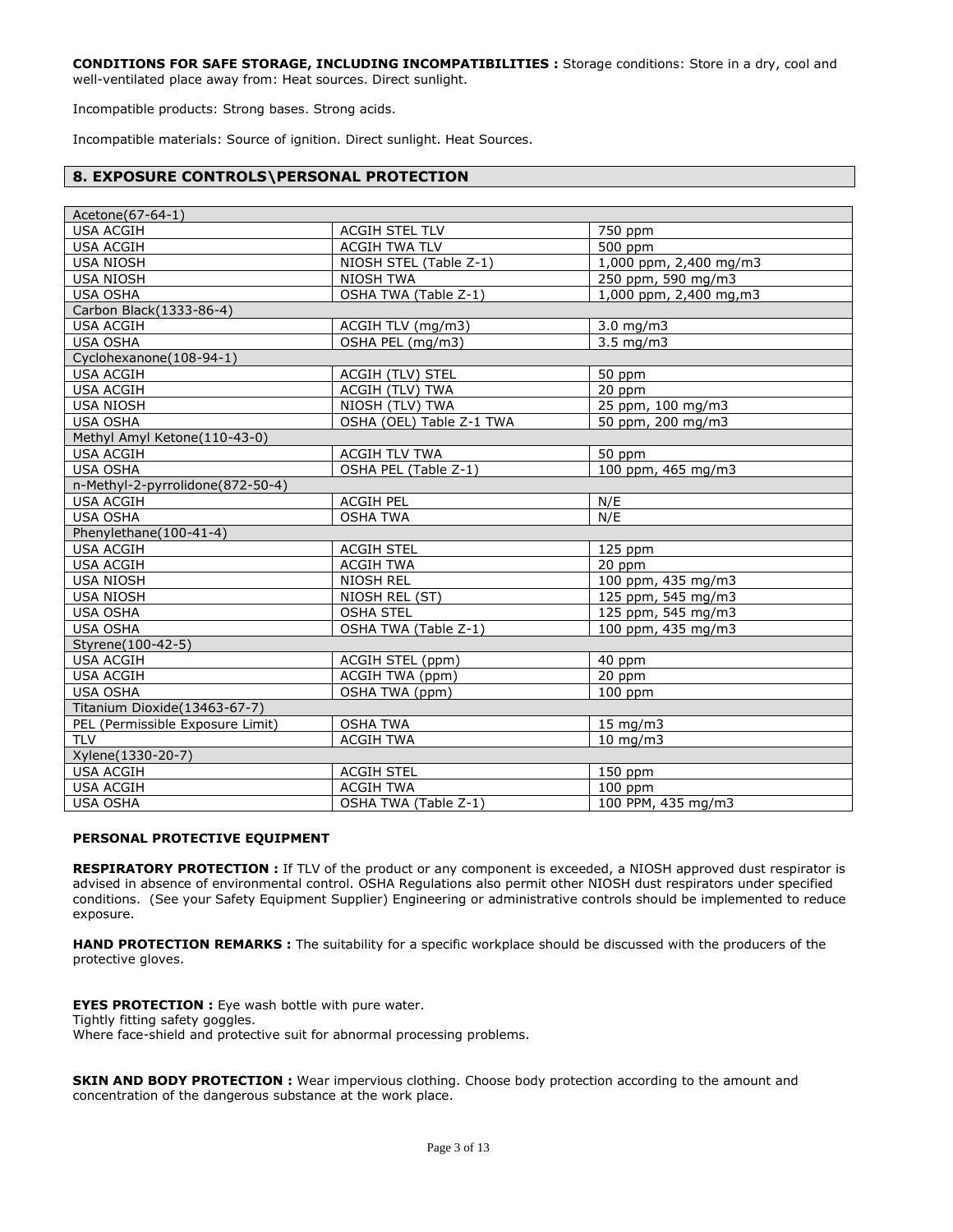**WORK HYGIENIC PRACTICES:** When using do not eat or drink. When using do not smoke. Wash hands before breaks and at the end of workday.

# **9. PHYSICAL AND CHEMICAL PROPERTIES**

| <b>Physical state</b>            | ÷. | Liguid                                        |
|----------------------------------|----|-----------------------------------------------|
| Color                            | ÷  | Various colors depending on the pigmentation. |
| Odor                             |    | Chartistic. Sweet. Mint like.                 |
| <b>Odor threshold</b>            |    | No data available.                            |
| Ph                               |    | N/A - See Technical Data Sheet                |
| <b>Evaporation rate</b>          |    | Slower Than Ether                             |
| <b>Melting point</b>             |    | $-94.7 C (-138.46 F)$                         |
| <b>Freezing point</b>            |    | No data available.                            |
| <b>Boiling point</b>             |    | 133.0 deg F TO 312.0 Deg F                    |
| <b>Flash point</b>               |    | $-4.00$ deg F                                 |
| <b>Lower explosion limit</b>     |    | 1.1                                           |
| <b>Upper explosion limit</b>     |    | 12.8                                          |
| Vapour pressure                  |    | 185 mm Hg                                     |
| Vapour density                   |    | Heavier than air                              |
| <b>Relative density</b>          |    | No data available.                            |
| <b>Density</b>                   |    | 11.4912                                       |
| <b>Solubility</b>                |    | No data available.                            |
| <b>Partion coefficient: n-</b>   | ÷. | No data available.                            |
| octanol/water                    |    |                                               |
| <b>Autoignition temperature</b>  | ÷  | No data available.                            |
| <b>Decomposition temperature</b> |    | No data available.                            |

# **10. STABILITY AND REACTIVITY**

**REACTIVITY :** No dangerous reaction known under conditions of normal use.

**CHEMICAL STABILITY :** Stable under normal conditions.

**CONDITIONS TO AVOID :** Heat, flames and sparks. Extremely high temperatures and direct sunlight.

**INCOMPATIBLE MATERIALS :** Avoid contact with strong oxidizing agents.

**HAZARDOUS DECOMPOSITION PRODUCTS:** Carbon dioxide (CO2), carbon monoxide (CO), oxides of nitrogen (NOx), dense black smoke.

# **11. TOXICOLOGICAL INFORMATION**

| Acetone (67-64-1)                    |                                                                                                                                                                                                                                                                                                                                                                                                                                                                                                                                                                                                                                                                                                       |
|--------------------------------------|-------------------------------------------------------------------------------------------------------------------------------------------------------------------------------------------------------------------------------------------------------------------------------------------------------------------------------------------------------------------------------------------------------------------------------------------------------------------------------------------------------------------------------------------------------------------------------------------------------------------------------------------------------------------------------------------------------|
| Aspiration toxicity                  | Remarks: Symptoms of overexposure may be headache, diziness, tiredness, nausea and<br>vomiting., Concentrations substantially above TLV value may cause nercotic effects., Solvents                                                                                                                                                                                                                                                                                                                                                                                                                                                                                                                   |
|                                      | may degrease the skin.                                                                                                                                                                                                                                                                                                                                                                                                                                                                                                                                                                                                                                                                                |
| Carcinogenicity                      | Species: mouse, (female), Application Route: Dermal; Exposure time: .365 d (90%) or 424 d<br>$(100\%)$ , Dose: 0.1ml 90(71mg) or 100% (79mg), Frequency of Treatment: 3 times a wk,<br>NOAEL: 79; Result: dod not display carcinogenic properties., Carcinogenicity-Assessment: Not<br>classified as a human carcinogen.                                                                                                                                                                                                                                                                                                                                                                              |
| Germ cell mutagenicity               | Test Type: mammalian cell gene mutation assay. Test species: Mouse Iymphorma, Metabolic<br>activation: Without metabolic avtivation; Method: OECD Guideline 476; Result: negative; Test<br>Type: Ames test, Metabolic activation: Without metabolic avtivation; Method: OECD Guideline<br>471; Result: negative, Test Type: Chromosome aberration test in vitro, Test species: Chinese<br>hamster ovary (CHO), Metabolic activation: Without metabolic avtivation; Method: OECD<br>Guideline 473; Result: negative; Genotoxicity in vivo: Test Type: I vivo micronucleus test. Test<br>species: Mouse, Application Route: Oral, Exposure: 13 wk, Dose: 5,000, 10,000, 20,000 ppm,<br>Result: negative |
| Germ cell mutagenicity<br>Assessment | Animal testing did not show any mutagenic effects.                                                                                                                                                                                                                                                                                                                                                                                                                                                                                                                                                                                                                                                    |
| LC50 (rat) Inhalation                | 76 mg/l (4 h exposure)                                                                                                                                                                                                                                                                                                                                                                                                                                                                                                                                                                                                                                                                                |
| LD50 (rat) Oral                      | 5,800 mg/kg; Symptoms: tremors                                                                                                                                                                                                                                                                                                                                                                                                                                                                                                                                                                                                                                                                        |
| LD50 Dermal                          | >7,426 mg/kg                                                                                                                                                                                                                                                                                                                                                                                                                                                                                                                                                                                                                                                                                          |
| Repeated dose<br>exposure            | Species: mouse, male, NOAEL: 20,000, Application Route: Oral, Exposure time: 13 wk, Number<br>of exposures: daily, Dose: 1250, 2500, 5000, 10000, 20000, Method OECD Test Guideline 408,<br>GLP: No data available.; Species: mouse, female, NAOEL 20000, LAOEL: 50000; Application<br>Route: Oral, Exposure time: 13 wk, Number of exposures: daily, Dose: 1250, 2500, 5000,                                                                                                                                                                                                                                                                                                                         |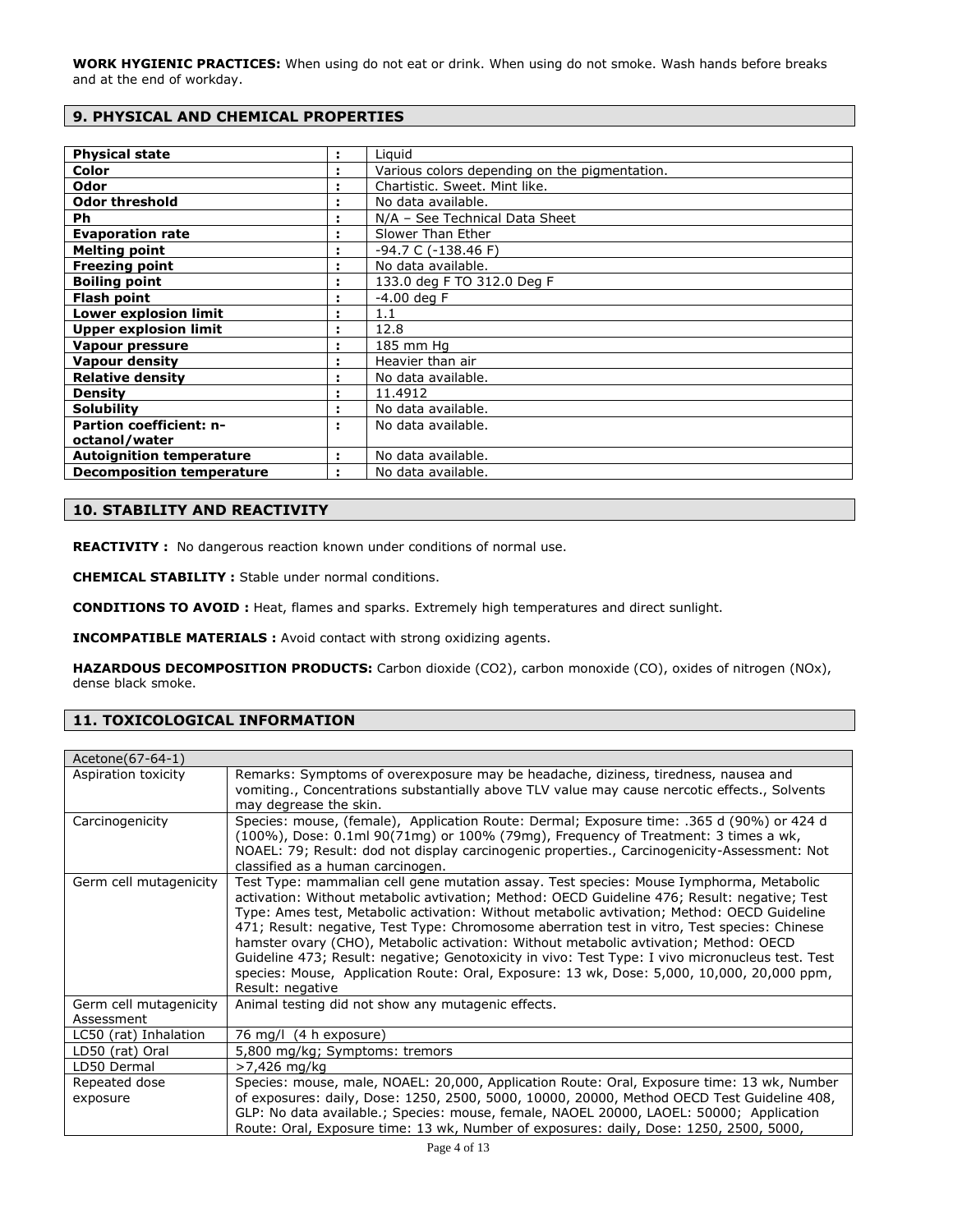|                                                         | 10000, 20000, Method OECD Test Guideline 408, GLP: No data available; Repeated dose toxicity<br>Assessment: causes mild skin irritation., Causes serious eye irritation.                           |
|---------------------------------------------------------|----------------------------------------------------------------------------------------------------------------------------------------------------------------------------------------------------|
| Reproductive toxicity                                   | Effects on fertility: Species: rat, male; Application Route: oral; Dose: 0, 5,000, 10,000 mg/l;                                                                                                    |
|                                                         | Frequency of Treatment: 7 days/week; General Toxicity - Parent: LOAEL: 10,000; Fertility:                                                                                                          |
|                                                         | 10,000; Effects on foetal development: Species: rat; Application Route: Inhalation; Dose: 0,<br>440, 2200, 11,000 ppm; Frequency of Treatment: 7 days/week; General Toxicity Material:             |
|                                                         | NOAEC: 2,200 ppm; Tetragenicity: NOAEC: 2,200 ppm; Embryo-foetal toxicity:: NOAEC: 2,200                                                                                                           |
|                                                         | ppm; Result: No teratogenic potential. GLP: No data available.; Reproductive toxicity                                                                                                              |
|                                                         | Assessment: Did not show teratogenic effects in animal experiments.                                                                                                                                |
| Respiratory or skin<br>sensitization                    | Test type: Maximization test, Species: guinea pig, Assessment: Does not cause skin<br>sensitization. Result: Did not cause sensitization on laboratory animals.                                    |
| Serious eye                                             | Species: rabbit, Result: Slightly irritating to eyes, Exposure time: 24 h, Classification: Irritating                                                                                              |
| damage/eye irritation                                   | to eyes, Remarks: Eye irritation.                                                                                                                                                                  |
| Skin corrision/irritation                               | Species: rabbit, Exposure time: 24 h, Classification: Not irritating to skin, Method: In vivo,                                                                                                     |
|                                                         | Result: Mild irritation, Remarks: Repeated or prolonged contact with the mixture may cause<br>removal natural fat from the skin resulting in desiccation of the skin.                              |
| STOT - single exposure                                  | Exposure routes: Inhalation (vapour); Assessment: May cause drowsiness or dizziness.                                                                                                               |
| STOT-repeated                                           | No data available.                                                                                                                                                                                 |
| exposure                                                |                                                                                                                                                                                                    |
| Amorphous Silica(7631-86-9)<br>Additional toxicological | The product is not subject to classification according ot internally approved calculation methods                                                                                                  |
| information                                             | for preparations: When used and handled according tp specifications, the product does not have                                                                                                     |
|                                                         | any harmful effects according to our experience and information provided to us.                                                                                                                    |
| Irritant of skin                                        | Not irritating (rabbit) (OCED 404)                                                                                                                                                                 |
| Irritatant of eyes<br>LC0 - Inhalative                  | Not irritating (rabbit) (OCED 405)<br>>140->2000 mg/m3 / 4 h (Rat) (OCED 403)                                                                                                                      |
| LD50 - Dermal - Rabbit                                  | >5000 mg/kg (Rabbit)                                                                                                                                                                               |
| LD50 - Oral - Rat                                       | >5000 mg/kg (Rat) (OECD 401)                                                                                                                                                                       |
| Other information -                                     | $=$ > 1340 mg/kg/day                                                                                                                                                                               |
| Oral                                                    |                                                                                                                                                                                                    |
| Sensitization<br>Carbon Black(1333-86-4)                | Not sensitizating (guinea pig) (OCED 406)                                                                                                                                                          |
| <b>ACGIH</b>                                            | ACGIH The American Conference of Governmental Industrial Hygienists classifies carbon black as                                                                                                     |
|                                                         | A4, Not Classifiable as a Human Carcinogen.                                                                                                                                                        |
| Carcinogenicity<br>Classification                       | GHS- Not a hazardous substance or preparation according to the Global Harmonized System                                                                                                            |
| Human Epidemiology                                      | (GHS).<br>Results of epidemiological studies of carbon black production workers suggest that cumulative                                                                                            |
|                                                         | exposure to carbon black may result in small decrements in lung function, as measured by FEV1.                                                                                                     |
|                                                         | A recent U.S. respiratory morbidity study suggested a 27 mL decline in FEV1 from a 1 mg/m3                                                                                                         |
|                                                         | (inhalable fraction) exposure over a 40-year period. An older European investigation suggested<br>an exposure to 1 mg/m3 (inhalable fraction) of carbon black over a 40-year working-lifetime will |
|                                                         | result in a 48 mL decline in FEV1. In contrast, normal age related decline over a similar period of                                                                                                |
|                                                         | time would be approximately 1200 ml. The relationship between symptoms and exposure to                                                                                                             |
|                                                         | carbon black is less clear. In the U.S. study, 9% of the highest exposure group (in contrast to<br>5% of the unexposed group) reported symptoms consistent with chronic bronchitis. In the         |
|                                                         | European study, methodological limitations in the administration of the questionnaire limit the                                                                                                    |
|                                                         | drawing of definitive conclusions about symptoms.                                                                                                                                                  |
| Human Epidemiology -                                    | Since this IARC evaluation of carbon black, Sorahan and Harrington 16) re-analyzed the UK                                                                                                          |
| cont                                                    | study data using an alternative exposure hypothesis and found a positive association with<br>carbon black exposure in two of the five plants. The same exposure hypothesis was applied by          |
|                                                         | Morfeld and McCunney 17-18) to the German cohort; in contrast, they found no association                                                                                                           |
|                                                         | between carbon black exposure and lung cancer risk and, thus, no support for the alternative                                                                                                       |
| Human Epidemiology -                                    | exposure hypothesis used by Sorahan and Harrington 16).<br>Morfeld and McCunney 19) applied a Bayesian approach to unravel the role of uncontrolled                                                |
| cont.                                                   | confounders and identified smoking and prior exposure to occupational carcinogens received                                                                                                         |
|                                                         | before being hired in the carbon black industry as main causes of the observed lung cancer                                                                                                         |
|                                                         | excess risk. Overall, as a result of these detailed investigations, no causative link between                                                                                                      |
|                                                         | carbon black exposure and cancer risk in humans has been demonstrated. This view is<br>consistent with the IARC evaluation in 2006. Several epidemiological and clinical studies of                |
|                                                         | workers in the carbon black production industries show no evidence of clinically significant                                                                                                       |
|                                                         | adverse health effects due to occupational exposure to carbon black. No dose response                                                                                                              |
| Human Epidemiology -                                    | relationship was observed in workers exposed to carbon black.<br>This study, however, indicated a link between carbon black and small opacities on chest films,                                    |
| cont.                                                   | with negligible effects on lung function. A study on carbon black production workers in the UK                                                                                                     |
|                                                         | 10) found an increased risk of lung cancer in two of the five plants studied; however, the                                                                                                         |
|                                                         | increase was not related to the dose of carbon black. Thus, the authors did not consider the<br>increased risk in lung cancer to be due to carbon black exposure. A German study of carbon         |
|                                                         | black workers at one plant 11-14) found a similar increase in lung cancer risk but, like the 2001                                                                                                  |
|                                                         | UK study 10), found no association with carbon black exposure. In contrast, a large US study                                                                                                       |
|                                                         | 15) of 18 plants showed a reduction in lung cancer risk in carbon black production workers.                                                                                                        |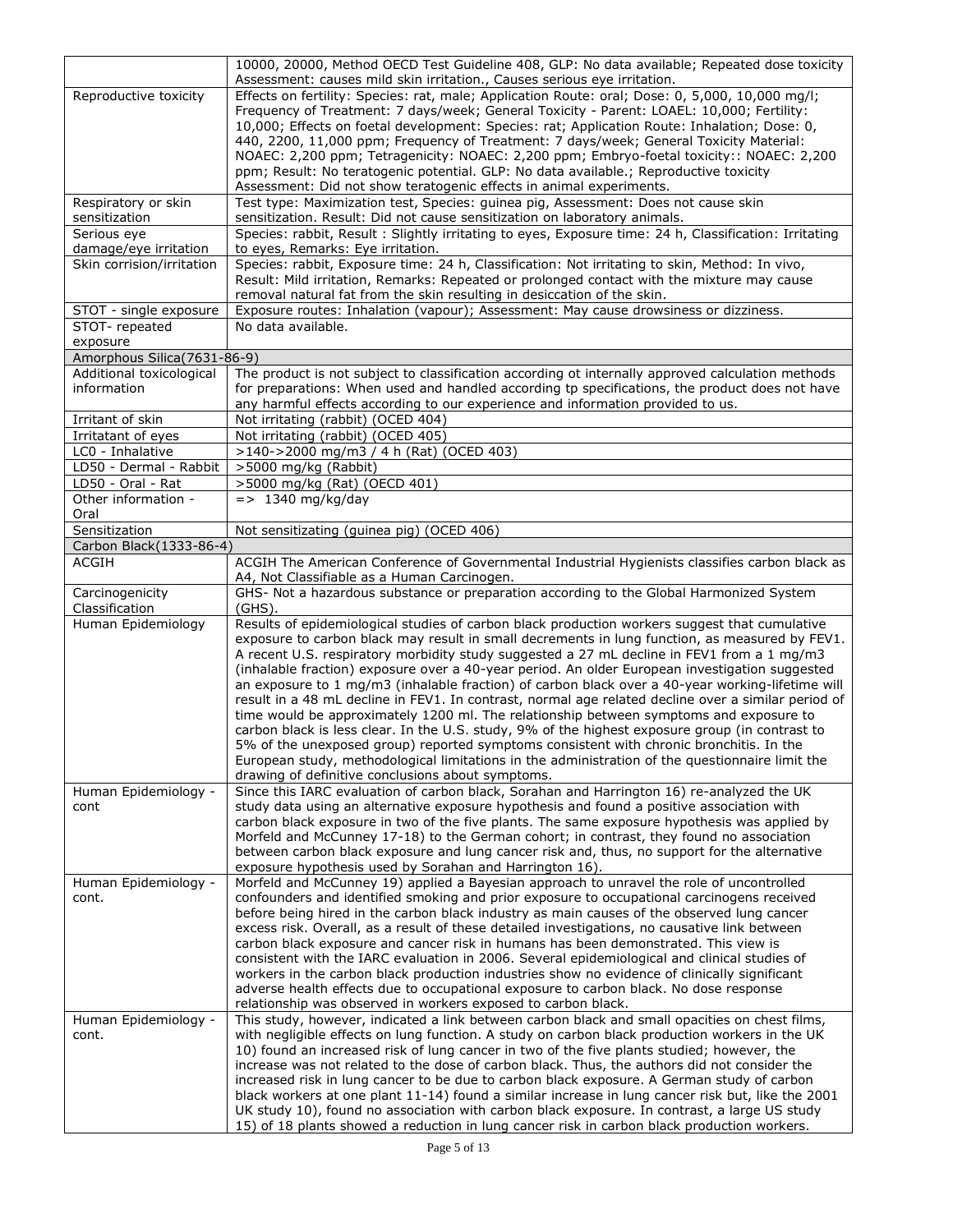|                                      | Based upon these studies, the February 2006 Working Group at IARC concluded that the human<br>evidence for carcinogenicity was inadequate 1) .I                                                     |
|--------------------------------------|-----------------------------------------------------------------------------------------------------------------------------------------------------------------------------------------------------|
| IARC                                 | IARC In 1995 IARC concluded, "There is inadequate evidence in humans for the carcinogenicity                                                                                                        |
|                                      | of carbon black." Based on rat inhalation studies IARC concluded that there is, "sufficient                                                                                                         |
|                                      | evidence in experimental animals for the carcinogenicity of carbon black," IARC's overall                                                                                                           |
|                                      | evaluation was that, "Carbon black is possibly carcinogenic to humans (Group 2B)". This                                                                                                             |
|                                      | conclusion was based on IARC's guidelines, which require such a classification if one species                                                                                                       |
|                                      | exhibits carcinogenicity in two or more studies. IARC performed another review in 2006, and                                                                                                         |
|                                      | again classified carbon black as possibly carcinogenic to humans (Group 2B). In its 1987 review<br>IARC concluded, "There is sufficient evidence in experimental animals for the carcinogenicity of |
|                                      | carbon black extracts." Carbon black extracts are classified as, possibly carcinogenic to humans                                                                                                    |
|                                      | (Group 2B).                                                                                                                                                                                         |
| LD50 (Rat)                           | >8000 mg/kg                                                                                                                                                                                         |
| Mutagenic Effects and                | In an experimental investigation, mutational changes in the hprt gene were reported in alveolar                                                                                                     |
| Germ Cell Mutagenicity               | epithelial cells in the rat following inhalation exposure to carbon black. This observation is                                                                                                      |
|                                      | believed to be rat specific and a consequence of "lung overload" which led to chronic                                                                                                               |
|                                      | inflammation and release of genotoxic oxygen species. This mechanism is considered to be a<br>secondary genotoxic effect and thus, carbon black itself would not be considered to be                |
|                                      | mutagenic. Carbon black is not suitable to be tested in bacterial (Ames test) and other in vitro                                                                                                    |
|                                      | systems because of its insolubility in aqueous solutions. When tested, however, results for                                                                                                         |
|                                      | carbon black showed no mutagenic effects. Organic solvent extracts of carbon black can,                                                                                                             |
|                                      | however, contain traces of polycyclic aromatic hydrocarbons (PAHs). A study to examine the                                                                                                          |
|                                      | bioavailability of these PAHs showed that PAHs are very tightly bound to carbon black and not                                                                                                       |
| <b>NIOSH</b>                         | bioavailable.                                                                                                                                                                                       |
|                                      | NIOSH The U.S. National Institute of Occupational Safety and Health (NIOSH) 1978 criteria<br>document on carbon black recommends that only carbon blacks with PAH contaminant levels                |
|                                      | greater than 0.1% require the measurement of PAHs in air. As some PAHs are possible human                                                                                                           |
|                                      | carcinogens, NIOSH recommends an exposure limit of 0.1 mg/m3 for PAHs in air, measured as                                                                                                           |
|                                      | the cyclohexane-extractable fraction.                                                                                                                                                               |
| <b>NTP</b>                           | NTP Carbon black is not designated a carcinogen by the U.S. National Toxicology Program (NTP),                                                                                                      |
| Reproductive and                     | the U.S. Occupational Safety and Health Administration (OSHA) or the European Union (EU).<br>No experimental studies on effects of carbon black on fertility and reproduction have been             |
| <b>Teratogenic Effects</b>           | located. However, based on toxicokinetic data, carbon black is deposited in the lungs and based                                                                                                     |
|                                      | on its specific physicochemical properties (insolubility, low absorption potential), it is not likely to                                                                                            |
|                                      | distribute in the body to reach reproductive organs, embryo and/or foetus under in vivo                                                                                                             |
|                                      | conditions. Therefore, no adverse effects of carbon black to fertility/reproduction or to foetal                                                                                                    |
|                                      | development are expected. No effects have been reported in long-term animal studies.                                                                                                                |
| Sensitization<br>STOT- repeated      | No animal data is available. No cases in humans have been reported.<br>Therefore, no STOT, Repeated exposure classification is made.                                                                |
| exposure                             |                                                                                                                                                                                                     |
| STOT- single exposure                | Inhalation studies with the rat showed lung effects (see Section 11.2 and 11.3), these effects                                                                                                      |
|                                      | are believed to be the effects of "lung overload" 1 and these effects are believed to be specific to                                                                                                |
|                                      | the species. In addition, the European CLP Regulation states that no classification is necessary if                                                                                                 |
|                                      | the mechanism is not relevant to humans. 4) Also, the CLP Guidance on classification and                                                                                                            |
|                                      | labeling states that the "lung overload" mechanism is not relevant to humans. 4) Therefore, no<br>STOT, Repeated Exposure classification is made                                                    |
| Cyclohexanone(108-94-1)              |                                                                                                                                                                                                     |
| Aspiration hazard                    | Solvent may degrease the skin.                                                                                                                                                                      |
| Carcinogenicity                      | This product is or contains a component that is not classifiable as to its carcinogenicity based on                                                                                                 |
|                                      | its IARC, ACGIH, NTP, or EPA classification. IARC: 3 - Group 3: Not classifiable as to its                                                                                                          |
|                                      | carcinogenicity to humans (Cyclohexanone) NTP: No component of this product present at levels<br>greater than or equal to 0.1% is identified as a known or anticipated carcinogen by NTP. OSHA:     |
|                                      | No component of this product present at levels greater than or equal to 0.1% is identified as a                                                                                                     |
|                                      | carcinogen or potential carcinogen by OSHA.                                                                                                                                                         |
| Germ cell mutagenicity               | Not mutagenic in Ames Test Ames test S. typhimurium Result: negative Human fibroblast                                                                                                               |
|                                      | Result: Laboratory experiments have shown mutagenic effects.                                                                                                                                        |
| LC50 Inhalation - Rat                | $> 6.2$ mg/l Rat - (4 h)                                                                                                                                                                            |
| LD50 Dermal - Rabbit                 | 794 - 3,160 mg/kg                                                                                                                                                                                   |
| LD50 Oral - Rat - Acute<br>toxicity  | 1534 mg/kg (Rat), Method: Standard Acute.                                                                                                                                                           |
| Reproductive toxicity                | Overexposure may cause reproductive disorder(s) based on tests with laboratory animals.                                                                                                             |
| Respiratory or skin                  | Test type: Maximisation Test (GPMT), Species: guinea pig, Assesment: Does not cause skin                                                                                                            |
| sensitization                        | sensitisation. Method: Invivo, Result: Does not cause skin sensitisation.                                                                                                                           |
| Serious eye                          | Eyes - Rabbit Result: Risk of serious damage to eyes, 24 h                                                                                                                                          |
| damage/eye irritation<br><b>Skin</b> | Skin - Rabbit Result: Irritating to skin. (OECD Test Guideline 404)                                                                                                                                 |
| corrosion/irritation                 |                                                                                                                                                                                                     |
| Specific target organ                | Harmful if swallowed., Harmful in contact with skin., Harmhul if inhaled., Causes skin irritation.,                                                                                                 |
|                                      |                                                                                                                                                                                                     |
| toxicity - repeated                  | Cuases serious eye damage.                                                                                                                                                                          |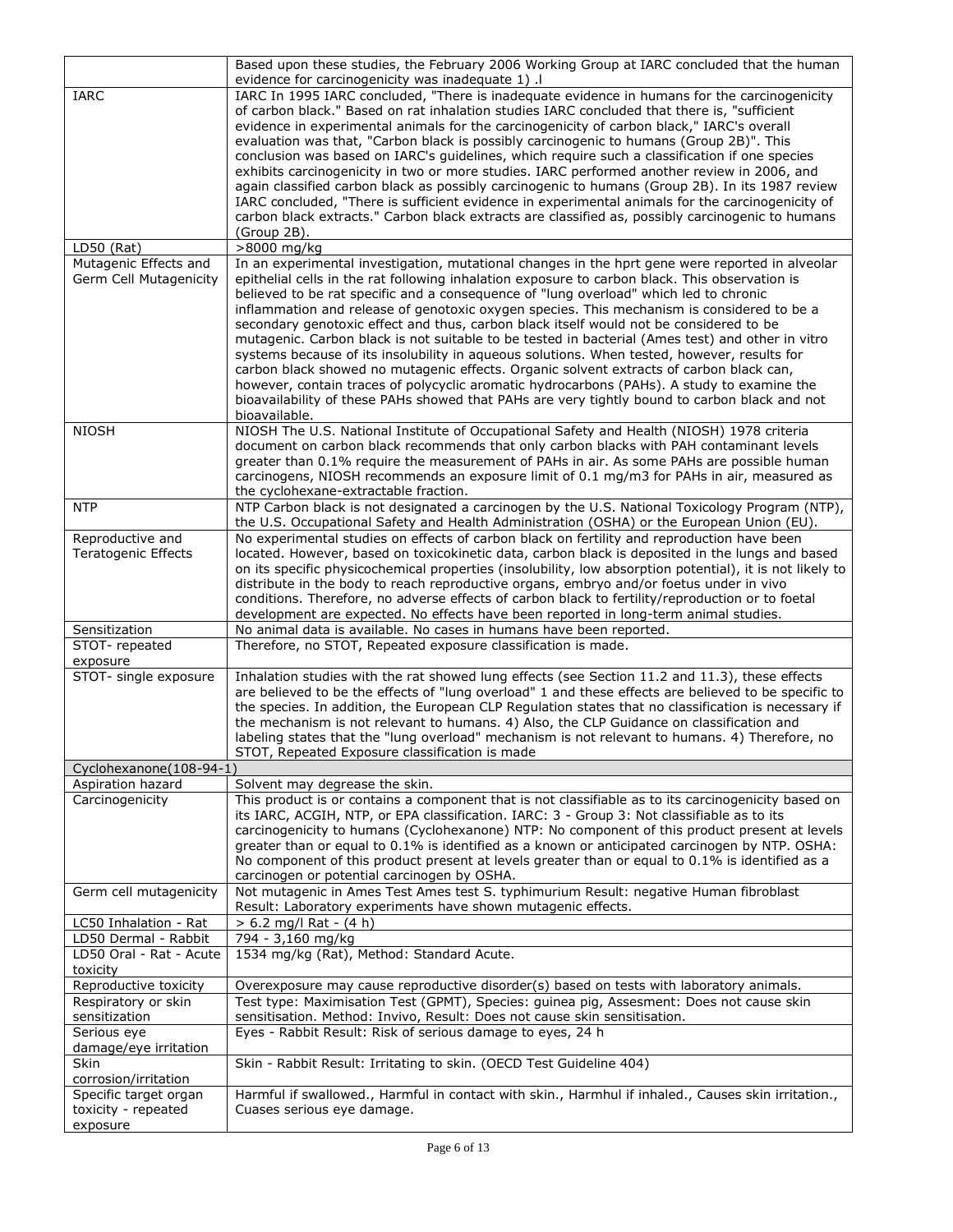| Specific target organ                    | No data available Acute inhalation toxicity - Breathing difficulties                                                                                                                                     |
|------------------------------------------|----------------------------------------------------------------------------------------------------------------------------------------------------------------------------------------------------------|
| toxicity - single                        |                                                                                                                                                                                                          |
| exposure<br>Methyl Amyl Ketone(110-43-0) |                                                                                                                                                                                                          |
| Aspiration hazard                        | May be harmful if swallowed and enters airways.                                                                                                                                                          |
| Carcinogenicity                          | No data available.                                                                                                                                                                                       |
| LD50 Dermal - (Rat)                      | >2,000 mg/kg                                                                                                                                                                                             |
| LD50 Inhalation - (Rat)                  | $>16.7$ mg/l (4 h)                                                                                                                                                                                       |
| LD-50 Oral - (Rat)                       | 1,600 mg/kg                                                                                                                                                                                              |
| Mutagenicity                             | In vitro, No data available., In vivo, No data available.                                                                                                                                                |
| Other adverse effects                    | No data available.                                                                                                                                                                                       |
| Repeated dose toxicity                   | No data available.                                                                                                                                                                                       |
| Reproductive toxicity                    | No data available.                                                                                                                                                                                       |
| Respiratory or skin<br>sensitization     | Skin Sensitization:, (Mouse) - non-sensitizing.                                                                                                                                                          |
| Serious eye                              | (Rabbit, 24 h): slight.                                                                                                                                                                                  |
| damage/eye irritation                    |                                                                                                                                                                                                          |
| <b>Skin</b>                              | (Rabbit, 24 h): moderate.                                                                                                                                                                                |
| corrosion/irritation                     |                                                                                                                                                                                                          |
| Specific target organ                    | No data available.                                                                                                                                                                                       |
| toxicity - repeated<br>exposure          |                                                                                                                                                                                                          |
| Specific target organ                    | No data available.                                                                                                                                                                                       |
| toxicity - single                        |                                                                                                                                                                                                          |
| exposure                                 |                                                                                                                                                                                                          |
| n-Methyl-2-pyrrolidone(872-50-4)         |                                                                                                                                                                                                          |
| Aspiration Hazard                        | Not Applicable.                                                                                                                                                                                          |
| Assessment other                         | Assessment of STOT single: Causes temporary irritation of the respiratory tract. Irritation /                                                                                                            |
| acute effects                            | corrosion Assessment of irritating effects: Eye contact causes irritation. Skin contact causes                                                                                                           |
|                                          | irritation. Causes temporary irritation of the respiratory tract. EU-classification Skin Species:                                                                                                        |
|                                          | rabbit Result: Slightly irritating. Method: Draize test Literature data. The European Union (EU)                                                                                                         |
|                                          | has classified this substance with 'Irritating to skin' (R38). Eye Species: rabbit Result: Irritant.<br>Method: Draize test Literature data. Sensitization Assessment of sensitization: Skin sensitizing |
|                                          | effects were not observed in animal studies. Mouse Local Lymph Node Assay (LLNA) Species:                                                                                                                |
|                                          | mouse Result: Non-sensitizing. Method: OECD Guideline 429 The product has not been tested.                                                                                                               |
|                                          | The statement has been derived from substances/products of a similar structure or composition.                                                                                                           |
| Carcinogenicity                          | Assessment of carcinogenicity: In long-term animal studies in which the substance was given by                                                                                                           |
|                                          | inhalation, a carcinogenic effect was not observed. In long-term studies in rats in which the                                                                                                            |
|                                          | substance was given by feed, a carcinogenic effect was not observed. In long-term studies in                                                                                                             |
|                                          | rodents exposed to high doses, a tumorigenic effect was found; however, these results are                                                                                                                |
|                                          | thought to be due to a rodent-specific liver effect that is not relevant to humans. The whole of<br>the information assessable provides no indication of a carcinogenic effect.                          |
| Genetic toxicity                         | Assessment of mutagenicity: The substance was not mutagenic in bacteria. No mutagenic effect                                                                                                             |
|                                          | was found in various tests with mammalian cell culture and mammals.                                                                                                                                      |
| LC50 Inhalation - Rat                    | > 5.1 mg/l (OECD Guideline 403) Exposure time: 4 h An aerosol was tested. Limit concentration                                                                                                            |
|                                          | test only (LIMIT test). No mortality was observed.                                                                                                                                                       |
| LD50 Dermal - Rat                        | 5,000 mg/m3; Species: rat (male/female) Value: > 5,000 mg/kg (OECD Guideline 402)                                                                                                                        |
|                                          | Literature data.                                                                                                                                                                                         |
| LD50 Oral - Rat                          | 4,150 mg/kg (OECD Guideline 401) Literature data.                                                                                                                                                        |
| Repeated dose toxicity                   | Assessment of repeated dose toxicity: After repeated exposure the prominent effect is local                                                                                                              |
|                                          | irritation. The substance may cause damage to the testes after repeated inhalation of high<br>doses. Experiment                                                                                          |
| Reproductive toxicity                    | Assessment of reproduction toxicity: As shown in animal studies, the product may cause damage                                                                                                            |
|                                          | to the testes after repeated high exposures that cause other toxic effects.                                                                                                                              |
| Symptoms of Exposure                     | Medical conditions aggravated by overexposure Data available do not indicate that there are                                                                                                              |
|                                          | medical conditions that are generally recognized as being aggravated by exposure to this                                                                                                                 |
|                                          | substance/product.                                                                                                                                                                                       |
| Teragenicity                             | Assessment of teratogenicity: The substance caused malformations/developmental toxicity in                                                                                                               |
|                                          | laboratory animals.                                                                                                                                                                                      |
| Phenylethane(100-41-4)                   |                                                                                                                                                                                                          |
| Aspiration toxicity<br>Carcinogenicity   | May be fatal if swallowed and enters airways.<br>Species: mouse, (male and female) Application Route: Inhalation Exposure time: 103 wk                                                                   |
|                                          | Activity duration: 6 h Dose: 0, 75, 250, 750 ppm Frequency of Treatment: 5 days/week NOAEL:                                                                                                              |
|                                          | 250 ppm Method: OECD Test Guideline 453 Result: evidence of carcinogenic activity Symptoms:                                                                                                              |
|                                          | increased incidences of alveolar/bronchiolar neoplasms, increase incidence of hepatocellular                                                                                                             |
|                                          | carcinomas GLP: yes Carcinogenicity - Assessment : Carcinogenicity classification not possible                                                                                                           |
|                                          | from current data.                                                                                                                                                                                       |
| Germ cell mutagenicity                   | Genotoxicity in vitro, Test Type: Chromosome aberration test in vitro Test species: Chinese                                                                                                              |
|                                          | hamster ovary (CHO) Metabolic activation: with and without metabolic activation Method: OECD                                                                                                             |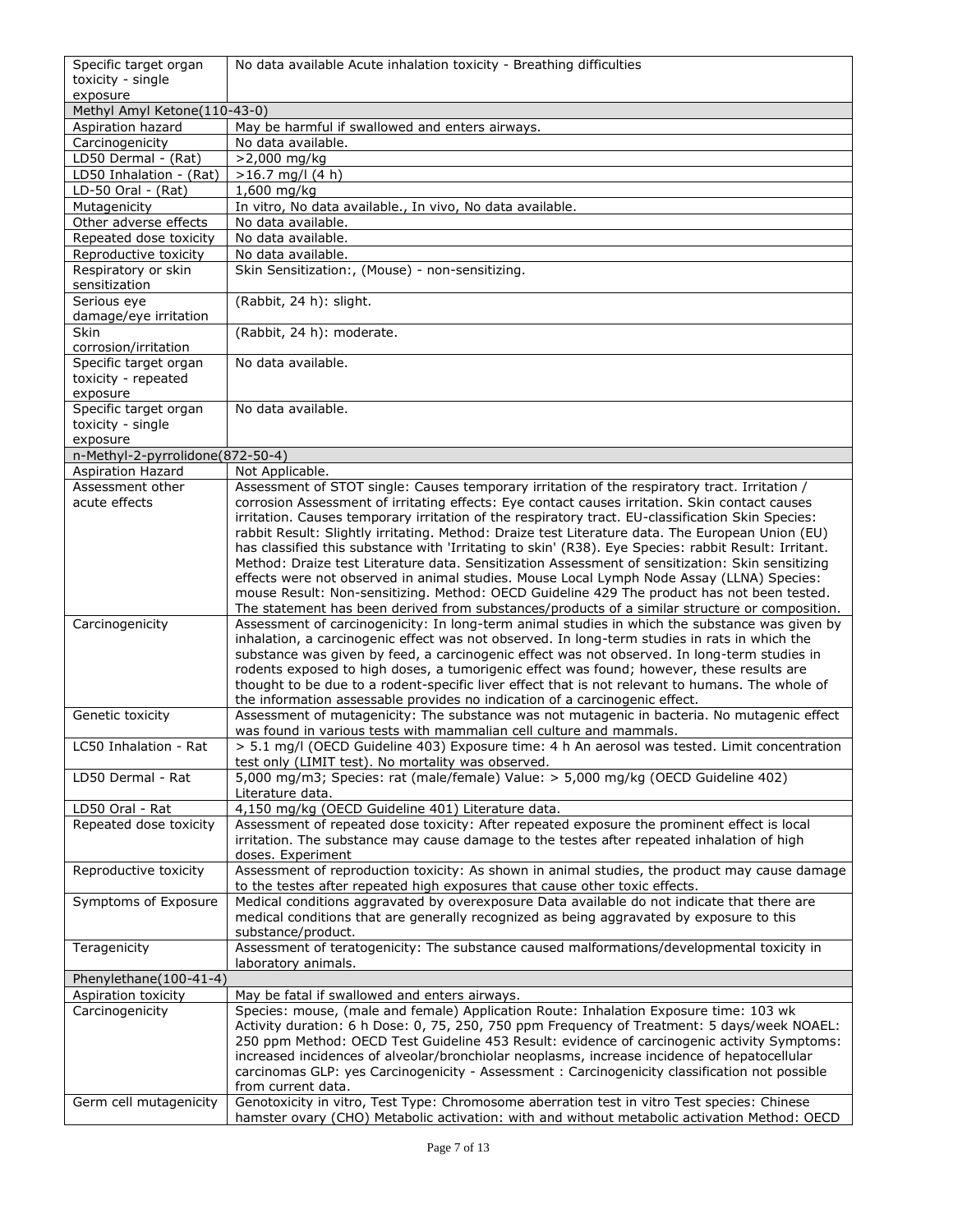|                                           | Test Guideline 473 Result: negative GLP: no: Test Type: Mammalian cell gene mutation assay                                                                                                  |
|-------------------------------------------|---------------------------------------------------------------------------------------------------------------------------------------------------------------------------------------------|
|                                           | Test species: mouse lymphoma cells Metabolic activation: with and without metabolic activation                                                                                              |
|                                           | Method: OECD Test Guideline 476 Result: negative GLP: yes Genotoxicity in vivo: Test Type:                                                                                                  |
|                                           | In vivo micronucleus test Test species: mouse (male) Application Route: Oral Method: OECD                                                                                                   |
|                                           | Test Guideline 474 Result: negative GLP: yes Test Type: DNA damage and/or repair Test<br>species: mouse (male and female)Application Route: Inhalation Method: OECD Test Guideline          |
|                                           | 486 Result: negative GLP: yes Germ cell mutagenicity Assessment : In vivo tests did not show                                                                                                |
|                                           | mutagenic effects                                                                                                                                                                           |
| LC50 (Mouse, Male)                        | 10 mg/l Assessment: The component/mixture is moderately toxic after short term inhalation.                                                                                                  |
| LD50 (rabbit)                             | 15,433 mg/kg                                                                                                                                                                                |
| Repeated dose toxicity                    | Species: rat, male and female NOAEL: 75 mg/kg Application Route: Oral Exposure time: 28 d                                                                                                   |
|                                           | Dose: 75, 250 and 750 mg/kg bw/day Method: OECD Test Guideline 407 GLP: yes Symptoms:                                                                                                       |
|                                           | Increased kidney and liver weights                                                                                                                                                          |
| Reproductive toxicity                     | Effects on fertility: Test Type: One generation study Species: rat, male and female Application                                                                                             |
|                                           | Route: Inhalation Dose: 0, 100, 500 and 1000 ppm Duration of Single Treatment: 6 h General                                                                                                  |
|                                           | Toxicity - Parent: NOAEC: 1,000 ppm General Toxicity F1: NOAEC: 100 ppm Symptoms:<br>Reduced foetal weight. Reduced offspring weight gain. Method: OECD Test Guideline 415 Result:          |
|                                           | No reproductive effects. GLP: yes Effects on foetal development : Species: rat Application Route:                                                                                           |
|                                           | Inhalation Dose: 0, 100, 500, 1000, 2000 ppm Duration of Single Treatment: 15 d General                                                                                                     |
|                                           | Toxicity Maternal: NOAEC: 500 ppm Teratogenicity: NOAEC: 2,000 ppm Developmental Toxicity:                                                                                                  |
|                                           | NOAEC: 500 ppm Symptoms: Reduced body weight Method: OECD Test Guideline 414 Result:                                                                                                        |
|                                           | Developmental toxicity occurred at maternal toxicity dose levels GLP: No data available                                                                                                     |
|                                           | Reproductive toxicity - Assessment: No toxicity to reproduction Did not show teratogenic effects                                                                                            |
|                                           | in animal experiments.                                                                                                                                                                      |
| Respiratory or skin                       | Remarks: No data available                                                                                                                                                                  |
| sensitization<br>Serious eye              | Species: rabbit Result: Mild eye irritation Remarks: No data available                                                                                                                      |
| damage/eye irritation                     |                                                                                                                                                                                             |
| <b>Skin</b>                               | Species: rabbit Result: Mild skin irritation                                                                                                                                                |
| corrosion/irritation                      |                                                                                                                                                                                             |
| STOT - repeated                           | Target Organs: Auditory system Assessment: May cause damage to organs through prolonged                                                                                                     |
|                                           |                                                                                                                                                                                             |
| exposure                                  | or repeated exposure., The substance or mixture is classified as specific target organ toxicant,                                                                                            |
|                                           | repeated exposure, category 2.                                                                                                                                                              |
| STOT - single exposure                    | No data available.                                                                                                                                                                          |
| Styrene(100-42-5)                         |                                                                                                                                                                                             |
| Irritation / corrision -                  | Species: Rabbit; Result: non-irritant; Method: BASF - Test                                                                                                                                  |
| Eye                                       |                                                                                                                                                                                             |
| Irritation / corrision -<br>Sensitization | Species: Guinea pig; Result: non-sensitization; Method: OECD Guideline 406.                                                                                                                 |
| Irritation / corrision -                  | Species: Rabbit; Result: non-irritant; Method: BASF - Test                                                                                                                                  |
| Skin                                      |                                                                                                                                                                                             |
| LC50 Dermal - Rat                         | Not determined                                                                                                                                                                              |
| LC50 Inhalation - Rat                     | Exposure time 4 h ; not determined                                                                                                                                                          |
| LD50 Oral - Rat                           | >5,000 mg/kg                                                                                                                                                                                |
| Titanium Dioxide(13463-67-7)              |                                                                                                                                                                                             |
| Carcinogenicity                           | In lifetime inhalation studies rats were exposed for 2 years to respectively 10, 50, 250 mg/m3 of                                                                                           |
|                                           | respirable Ti02.                                                                                                                                                                            |
| Dermal ALD (rabbit)                       | >10000 mg/m3                                                                                                                                                                                |
| Eye irritation<br>Inhalation 4 h ALC      | slight irritation                                                                                                                                                                           |
| ORAL ALD (rat)                            | $>6.82$ mg/l<br>>2400 mg/kg                                                                                                                                                                 |
| Sensitsation                              | Did not cause sensitsation on laboratory animals.                                                                                                                                           |
| Skin irritation                           | slight irritation                                                                                                                                                                           |
| Xylene(1330-20-7)                         |                                                                                                                                                                                             |
| Acute dermal toxicity                     | Acute toxicity estimate: 1,100 mg/kg Method: Expert judgement.                                                                                                                              |
| Acute inhalation                          | Acute toxicity estimate, 4631 ppm Exposure time, 4 h Test atmosphere: gas Method; Calculation                                                                                               |
| toxicity                                  | method.                                                                                                                                                                                     |
| <b>Acute toxicity Product</b>             | Acute oral toxicity : Acute toxicity estimate : 3,523 mg/kg Method: Calculation method.                                                                                                     |
| <b>Aspiration Toxicity</b>                | May be fatal if swallowed and enters airways.                                                                                                                                               |
| Carcinogenicity                           | Species: mouse, (male and female) Application Route: Oral Exposure time: 103 wk Dose: 0, 500                                                                                                |
|                                           | or 1000 mg/kg Frequency of Treatment: 5 days/week Method: Directive 67/548/EEC, Annex V,<br>B.32. Result: did not display carcinogenic properties GLP: No data available, Carcinogenicity - |
|                                           | Assessment: Animal testing did not show any carcinogenic effects.                                                                                                                           |
| Germ cell mutagenicity                    | 12:00:00 AM                                                                                                                                                                                 |
| Germ cell mutagenicity                    | Animal testing did not show any mutagenic effects.                                                                                                                                          |
| Assessment                                |                                                                                                                                                                                             |
| LC50 (rat, male)<br>Inhalation            | 6700 ppm Exposure time: 4 h Method: Directive 67/548/EEC, Annex V, B.2. GLP: No data<br>available Assessment: The substance or mixture is classified as specific target organ toxicant,     |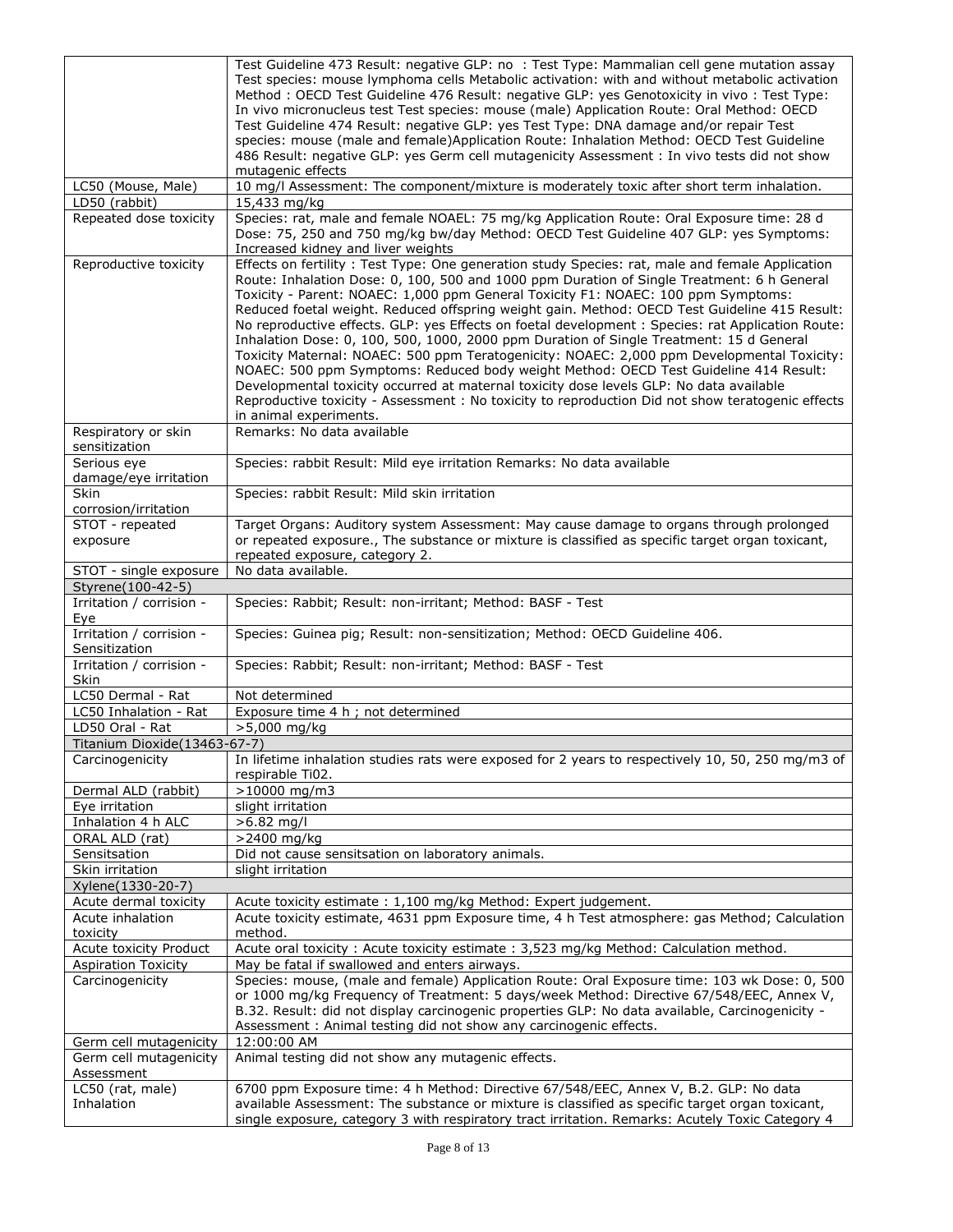| LC50 (rat, male) Oral                | 3,523 mg/kg Method: EU Method B.1 (Acute Toxicity, Oral) Target Organs: Kidney, Bladder GLP:<br>no                                                                                                                                                                                                                                                                                                                                                                                                                                                                                                                                                                                                                                                                                                                                                                                                                                                  |
|--------------------------------------|-----------------------------------------------------------------------------------------------------------------------------------------------------------------------------------------------------------------------------------------------------------------------------------------------------------------------------------------------------------------------------------------------------------------------------------------------------------------------------------------------------------------------------------------------------------------------------------------------------------------------------------------------------------------------------------------------------------------------------------------------------------------------------------------------------------------------------------------------------------------------------------------------------------------------------------------------------|
| Repeated dose toxicity               | Species: rat, male and female NOAEL: 250 mg/kg Application Route: Oral Exposure time: 103<br>wk Number of exposures: 5 d/wk Dose: 0, 250 or 500 mg/kg Assessment: The substance or<br>mixture is classified as specific target organ toxicant, repeated exposure, category 2.                                                                                                                                                                                                                                                                                                                                                                                                                                                                                                                                                                                                                                                                       |
| Reproductive toxicity                | Effects on fertility: Test Type: Two-generation study Species: rat, male and female Application<br>Route: Inhalation Dose: 0, 25, 100 and 500 ppm Duration of Single Treatment: 6 h Frequency of<br>Treatment: 7 days/week General Toxicity - Parent: NOAEC: > 500 ppm General Toxicity F1:<br>$NOAEC:$ > 500 ppm Early Embryonic Development: $NOAEC:$ > 500 ppm Result: No reproductive<br>effects. Effects on foetal development: Species: rat Application Route: Inhalation Dose: 0, 100,<br>500, 1000 or 2000 ppm Duration of Single Treatment: 14 d Frequency of Treatment: 6 hr/day<br>General Toxicity Maternal: NOAEC: 500 ppm Teratogenicity: NOAEC: > 2,000 Developmental<br>Toxicity: NOAEC: 100 ppm Result: No teratogenic effects., Developmental toxicity occurred at<br>maternal toxicity dose levels Reproductive toxicity - Assessment: Animal testing did not show<br>any effects on fertility. Damage to fetus not classifiable |
| Respiratory or skin<br>sensitization | Remarks: No data available                                                                                                                                                                                                                                                                                                                                                                                                                                                                                                                                                                                                                                                                                                                                                                                                                                                                                                                          |
| Serious eye<br>damage/eye irritation | Species: rabbit Result: Mild eye irritation                                                                                                                                                                                                                                                                                                                                                                                                                                                                                                                                                                                                                                                                                                                                                                                                                                                                                                         |
| <b>Skin</b>                          | Species: rabbit Exposure time: 24 h Result: Irritating to skin Remarks: Skin irritation, Category                                                                                                                                                                                                                                                                                                                                                                                                                                                                                                                                                                                                                                                                                                                                                                                                                                                   |
| corrosion/irritation                 |                                                                                                                                                                                                                                                                                                                                                                                                                                                                                                                                                                                                                                                                                                                                                                                                                                                                                                                                                     |
| STOT - repeated                      | Target Organs: Liver, Kidney, Central nervous system Assessment: May cause damage to                                                                                                                                                                                                                                                                                                                                                                                                                                                                                                                                                                                                                                                                                                                                                                                                                                                                |
| exposure                             | organs through prolonged or repeated exposure.                                                                                                                                                                                                                                                                                                                                                                                                                                                                                                                                                                                                                                                                                                                                                                                                                                                                                                      |
| STOT - single exposure               | No data available.                                                                                                                                                                                                                                                                                                                                                                                                                                                                                                                                                                                                                                                                                                                                                                                                                                                                                                                                  |

# **12. ECOLOGICAL INFORMATION**

| Acetone(67-64-1)                   |                                                                                                                     |
|------------------------------------|---------------------------------------------------------------------------------------------------------------------|
| Bioacculative potential            | Parition coefficient: n-octanol/water: log Pow: -0.24                                                               |
| EC50 (Daphnia magna                | 7,630 mg/l (Exposure time 48 h); Test substance: Acetone                                                            |
| (Water flea))                      |                                                                                                                     |
| LC50 (Oncorhynchus                 | 6,100 mg/l (Exposure time: 48 h)                                                                                    |
| mykiss (rainbow                    |                                                                                                                     |
| trout))                            |                                                                                                                     |
| Mobility in soil                   | No data available.                                                                                                  |
| Other adverse effects              | No data Available. Regulation: 40 CFR Protection of Environment; Part 82 Protection of                              |
|                                    | Stratpspheric Ozone - CAA Section 602 Class I Substances., Additional ecological information:<br>No data available. |
| Persistence and                    | Biodegrability: Remarks: No data available                                                                          |
| degrability                        |                                                                                                                     |
| Toxicity to algae                  | Remarks: No data available                                                                                          |
| Amorphous Silica(7631-86-9)        |                                                                                                                     |
| Additional ecological              | General notes: Do not allow product to reach ground water, water course or sewage system.                           |
| information                        |                                                                                                                     |
| Bioaccumulative                    | No further relevant information available.                                                                          |
| potential                          |                                                                                                                     |
| EC50 - Algae                       | >10000 mg/l (Scenedesmus subspicatus) (72 h) (OCED 201) comparable substance                                        |
| EC50 - Daphnia magna               | >1000 mg/l (Daphnia magna) (24 h) (OCED 202)                                                                        |
| LCO - Zebra fish                   | 10000 mg/l (zebra fish) (96 h) (static) (OCED203)                                                                   |
| Mobility in soil                   | No further relevant information available.                                                                          |
| Persistance and                    | The product is chemically and biologically inert. By the insolubility in water there is a seperstion                |
| degrability                        | at evrty filtration and sedimentation process.                                                                      |
| Carbon Black(1333-86-4)            |                                                                                                                     |
| Behavior in water                  | Activated sludge, EC0 (3 h) > 800 mg/L. DEV L3 (TTC test)                                                           |
| treatment plants                   |                                                                                                                     |
| Bioaccumulation                    | Potential bioaccumulation is not expected because of the physicochemical properties of the                          |
| Potential                          | substance                                                                                                           |
| EC50 (Scenedesmus                  | > 10,000 mg/L, OECD (Guideline 201)                                                                                 |
| subspicatus)<br>EC50 Daphnia magna | >5600 mg/l (24 h) OECD (Guideline 202)                                                                              |
| (waterflea)                        |                                                                                                                     |
| Environmental fate                 | Carbon black is an inert solid, stable and insoluble in water or organic solvents. Its vapour                       |
|                                    | pressure is negligible. Based on these properties it is expected that carbon black will not occur in                |
|                                    | air or water in relevant amounts. Also potential for distribution via water or air can be dismissed.                |
|                                    | The deposition in soil or sediments is therefore the most relevant compartment of fate in the                       |
|                                    | environment.                                                                                                        |
| LC50 Brachydanio reio              | >1000 mg/l (96 h) OECD (Guideline 203)                                                                              |
| (zebrafish)                        |                                                                                                                     |
| NOEC <sub>50</sub>                 | > 10,000 mg/L, OECD (Guideline 201)                                                                                 |
|                                    | Page 9 of 13                                                                                                        |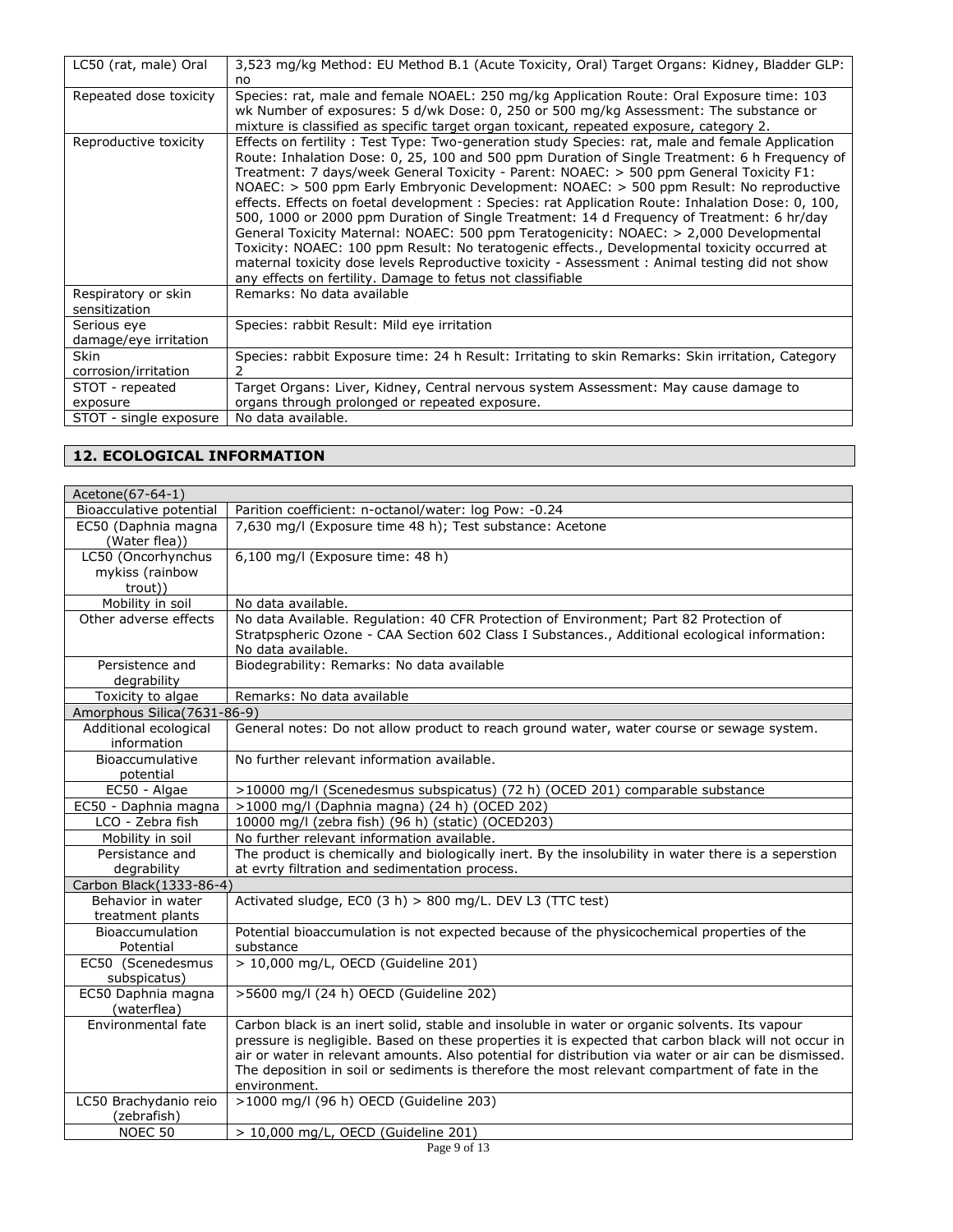| (Scenedesmus                                        |                                                                                                                                                                                            |
|-----------------------------------------------------|--------------------------------------------------------------------------------------------------------------------------------------------------------------------------------------------|
| subspicatus)                                        |                                                                                                                                                                                            |
| Cyclohexanone(108-94-1)<br>Bioaccumulative          | No data available.                                                                                                                                                                         |
| potential                                           |                                                                                                                                                                                            |
| EC50 - (Pimephales                                  | 527-732 mg/l, (Pimephales promelas (fathead minnow)) Exposure time: 96 h, Test type: flow-                                                                                                 |
| promelas) - Toxicity to                             | through test.                                                                                                                                                                              |
| fish<br>EC50 - Daphnia magna                        | >100 mg/l, exposure time 48 h, Test Type: static test, Method: OECD Test Guodeline 202, GLP:                                                                                               |
| - Toxicity to daphnia                               | yes.                                                                                                                                                                                       |
| and other aquatic                                   |                                                                                                                                                                                            |
| invertebrates                                       |                                                                                                                                                                                            |
| EC50 - Toxicity to<br>algae                         | >100 mg/l (Desmodesmus subspicicatus (Scendesmus bub-spicatus)), end point: Growth rate,<br>Exposure time: 72 h, Test Type: static test, Analytical monitoring: yes, Method Guideline 201, |
|                                                     | GLP: yes.                                                                                                                                                                                  |
| Mobility in soil                                    | No data available.                                                                                                                                                                         |
| Other adverse effects                               | No data available.                                                                                                                                                                         |
| Persistence and<br>degradability                    | Biodegradation: >60%, Remarks: Readily biodegradable.                                                                                                                                      |
| Results of PBT and                                  | PBT/vPvB assessment not available as chemical safety assessment not required/not conducted.                                                                                                |
| vPvB assessment                                     |                                                                                                                                                                                            |
| Methyl Amyl Ketone(110-43-0)                        |                                                                                                                                                                                            |
| Aquatic invertebrates                               | No data available.                                                                                                                                                                         |
| Bioaccumulative<br>potential                        | No data available.                                                                                                                                                                         |
| Chronic Toxicity (Fish)                             | No data available.                                                                                                                                                                         |
| ErC50 (Selenastrum                                  | 98.2 mg/l, 72 h                                                                                                                                                                            |
| capricornutum)                                      |                                                                                                                                                                                            |
| LC50 (Fathead                                       | 131 mg/l, (96 h)                                                                                                                                                                           |
| Minnow) Acute toxicity<br>Mobility in soil          | No data available.                                                                                                                                                                         |
| Persistence and                                     | 69 % (28 d, Ready Biodegradability - CO2 in Sealed Vessels (Headspace Test)). Biological                                                                                                   |
| degradability                                       | Oxygen Demand BOD-5: 1,770 mg/g BOD-20: 2,000 mg/g, Chemical Oxygen Demand: 2,420                                                                                                          |
|                                                     | mg/g, BOD/COD ratio No data available.                                                                                                                                                     |
| Results of PBT and                                  | No data available.                                                                                                                                                                         |
| vPvB assessment<br>n-Methyl-2-pyrrolidone(872-50-4) |                                                                                                                                                                                            |
| Additional information                              | Sum parameter Chemical oxygen demand (COD): (DIN 38409 Part 41) approx. 1,600 mg/g                                                                                                         |
|                                                     | Biochemical oxygen demand (BOD) Incubation period 5 d: < 2 mg/g Absorbable organically-<br>bound halogen (AOX): This product contains no organically-bound halogen.                        |
| Bioaccumulative<br>potential                        | Assessment bioaccumulation potential Because of the n-octanol/water distribution coefficient<br>(log Pow) accumulation in organisms is not to be expected.                                 |
| EC50 (Algae)                                        | > 500 mg/l, (72 h), Scenedesmus subspicatus (DIN 38412 Part 9) The details of the toxic effect                                                                                             |
|                                                     | relate to the nominal concentration.                                                                                                                                                       |
| EC50 (Daphnia)                                      | > 1,000 mg/l, (24 h), Daphnia magna (DIN 38412 Part 11, static) The details of the toxic effect                                                                                            |
| LD50 (fish)                                         | relate to the nominal concentration.<br>> 500 mg/l, Salmo gairdneri, syn. O. mykiss (static) The details of the toxic effect relate to the                                                 |
|                                                     | nominal concentration.                                                                                                                                                                     |
| Microorganisms/Effect<br>on activated sludge        | Toxicity to microorganisms DIN EN ISO 8192 aquatic activated sludge, industrial/EC50 (0.5 h):                                                                                              |
|                                                     |                                                                                                                                                                                            |
|                                                     | > 600 mg/l The details of the toxic effect relate to the nominal concentration.                                                                                                            |
| Mobility in soil                                    | Assessment transport between environmental compartments The substance will rapidly<br>evaporate into the atmosphere from the water surface. Adsorption to solid soil phase is not          |
|                                                     | expected.                                                                                                                                                                                  |
| Persistence and<br>degradability                    | Assessment biodegradation and elimination (H2O) Readily biodegradable (according to OECD                                                                                                   |
|                                                     | criteria). Elimination information 73 % BOD of the ThOD (28 d) (OECD 301C; ISO 9408;<br>92/69/EEC, C.4-F) (aerobic, Inoculum conforming to MITI requirements (OECD 301C)) Readily          |
|                                                     | biodegradable (according to OECD criteria). Assessment of stability in water In contact with                                                                                               |
|                                                     | water the substance will hydrolyse slowly.                                                                                                                                                 |
| Phenylethane(100-41-4)                              |                                                                                                                                                                                            |
| Bioaccumulative<br>potential                        | Partition coefficient: noctanol/water: log Pow: 2.92                                                                                                                                       |
| EC50 (Daphnia magna<br>(Water flea))                | 1.8 mg/l Exposure time: 48 h Test Type: static test                                                                                                                                        |
| <b>EC50</b>                                         | 5.4 mg/l Exposure time: 72 h Test Type: static test Analytical monitoring: yes Method: Static                                                                                              |
| (Pseudokirchneriella                                | GLP: yes                                                                                                                                                                                   |
| subcapitata)                                        |                                                                                                                                                                                            |
| LC50 (Oncorhynchus<br>mykiss (rainbow               | 4.2 mg/l Exposure time: 96 h Test Type: semi-static test                                                                                                                                   |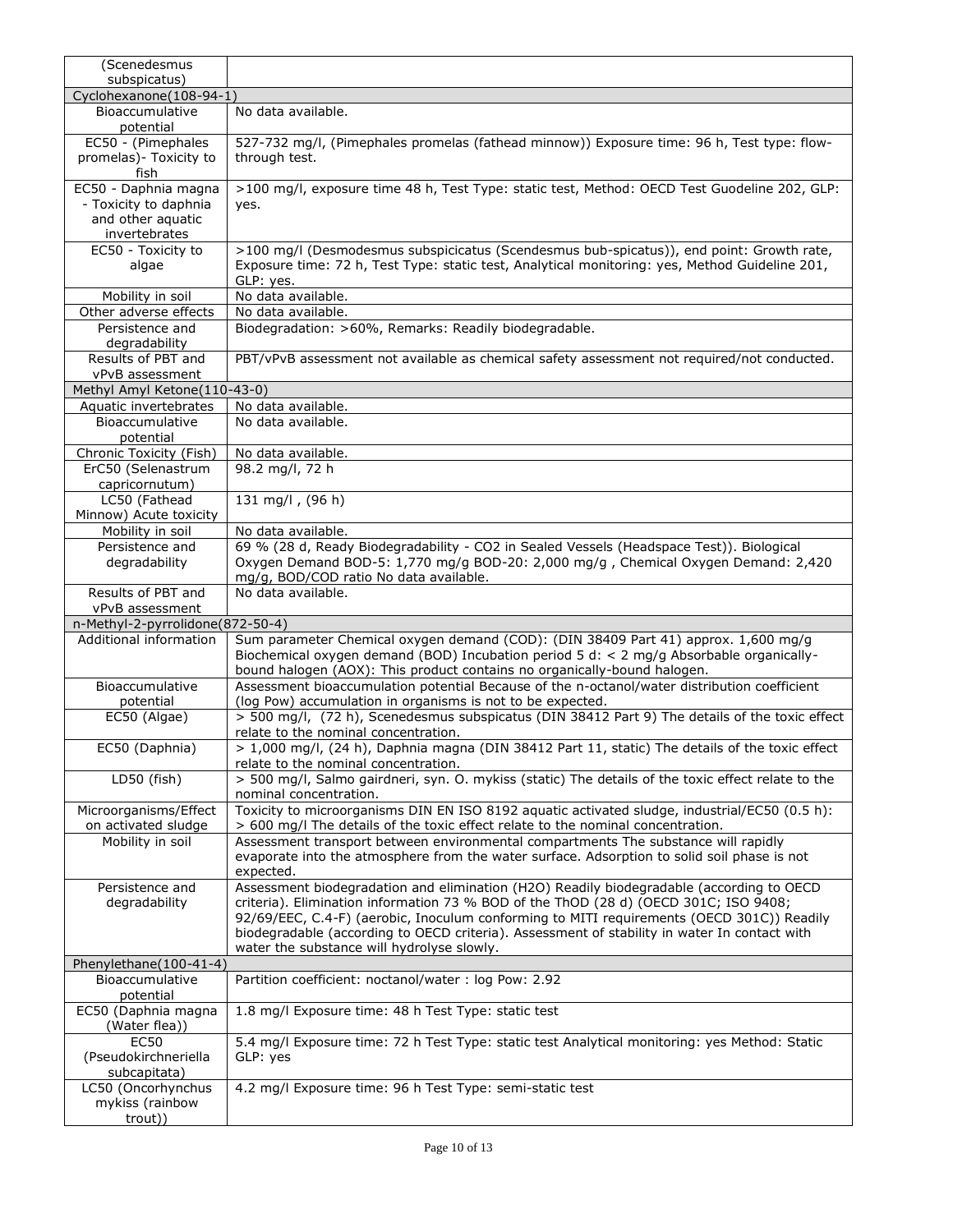| Mobility in soil             | No data available.                                                                               |
|------------------------------|--------------------------------------------------------------------------------------------------|
| Other adverse effects        | Results of PBT and vPvB assessment: This substance is not considered to be persistent,           |
|                              | bioaccumulating nor toxic (PBT). This substance is not considered to be very persistent nor very |
|                              | bioaccumulating (vPvB).                                                                          |
| Persistence and              | Biodegradability: Inoculum: activated sludge Concentration: 22 mg/l Result: Readily              |
| degradability                | biodegradable. Biodegradation: 70 % Exposure time: 28 d GLP: yes                                 |
| Toxicity to daphnia and      | (Daphnia): 3.6 mg/l Toxicity to bacteria: GLP: Remarks: No data available Ecotoxicology          |
| other aquatic                | Assessment Chronic aquatic toxicity: Harmful to aquatic life with long lasting effects.          |
| invertebrates (Chronic       |                                                                                                  |
| toxicity)                    |                                                                                                  |
| Styrene(100-42-5)            |                                                                                                  |
| Bioaccumulation              | At present state of knowledge, no negative ecological effects are expected.                      |
| Chronic                      | No data available regarding toxicity to daphnids.                                                |
| Chronic                      | No data available regarding toxicity to fish.                                                    |
| EC50 (Algae)                 | (72 h); No data available concerning toxicity for algae.                                         |
| EC50 (Daphnia) Acute         | (48 h) No data available regarding toxicity to daphnia.                                          |
| LC50 Fish (Leuciscus         | $>100$ mg/l (96 h)                                                                               |
| idus) Acute                  |                                                                                                  |
| Microorganisms               | Toxicity to microorganisms: The inhibition of the degredation activity sludge is not anticated   |
|                              | when introduced to biological treatment plants in appropriate low conceratrations.               |
| Titanium Dioxide(13463-67-7) |                                                                                                  |
| LC50 fish                    | Fathead minnow 96 h >1000 mg/l                                                                   |
| Xylene(1330-20-7)            |                                                                                                  |
| Bioaccumulative              | Partition coefficient: noctanol/water: log Pow: 2.77 - 3.15                                      |
| potential                    |                                                                                                  |
| <b>EC50</b>                  | 4.36 mg/l End point: Growth rate Exposure time: 73 h Test Type: static test Analytical           |
| (Pseudokirchneriella         | monitoring: yes                                                                                  |
| subcapitata)                 |                                                                                                  |
| IC50 (Daphnia magna          | 1 mg/l Exposure time: 24 h Test Type: static test Test substance: Information given is based on  |
| (Water flea))                | data obtained from similar substances. Method: OECD Test Guideline 202 GLP                       |
| LC50 (Oncorhynchus           | 2.6 mg/l Exposure time: 96 h Test substance: Information given is based on data obtained from    |
| mykiss (rainbow              | similar substances. Method: OECD Test Guideline 203 GLP: No data available                       |
| trout))                      |                                                                                                  |
| Mobility in soil             | No data available.                                                                               |
| Persistence and              | Biodegradability: Inoculum: activated sludge Result: Readily biodegradable. Biodegradation: 72   |
| degradability                | % Exposure time: 20 d                                                                            |

# **13. DISPOSAL CONSIDERATIONS**

### **WASTE TREATMENT METHODS**

### **GENERAL INFORMATION :** No data available.

**DISPOSAL METHOD:** Dispose of waste and residues in accordance with Local, State, and Federal Regulations. Mix with compatible chemical which is less flammable and incenerate. Since emptied containers retain product residue, follow label warnings even after container is emptied. Residual vapors may explode on ignation; do not cut, drill, grind or weld or near this container.

# **14. TRANSPORT INFORMATION**

### \***CHECK WITH YOUR CARRIER FOR ADDITIONAL RESTRCITIONS THAT MAY APPLY.**

**USDOT GROUND DOT (DEPARTMENT OF TRANSPORTATION) PROPER SHIPPING NAME (DOT) :** Paint, flammable liquid **HAZARDS CLASS :** 3 **UN/NA NUMBER :** UN1263 **PACKING GROUP :** PG II **EMERGENCY RESPONSE GUIDE (ERG) :** 128

**IATA (AIR) DOT (INTERNATIONAL AIR TRANSPORTATION ASSOCIATION)** PROPER SHIPPING NAME : Paint, flammable liquid **HAZARDS CLASS :** 3 **UN/NA NUMBER :** UN1263 **PACKING GROUP :** PG II **EMERGENCY RESPONSE GUIDE (ERG) :** 128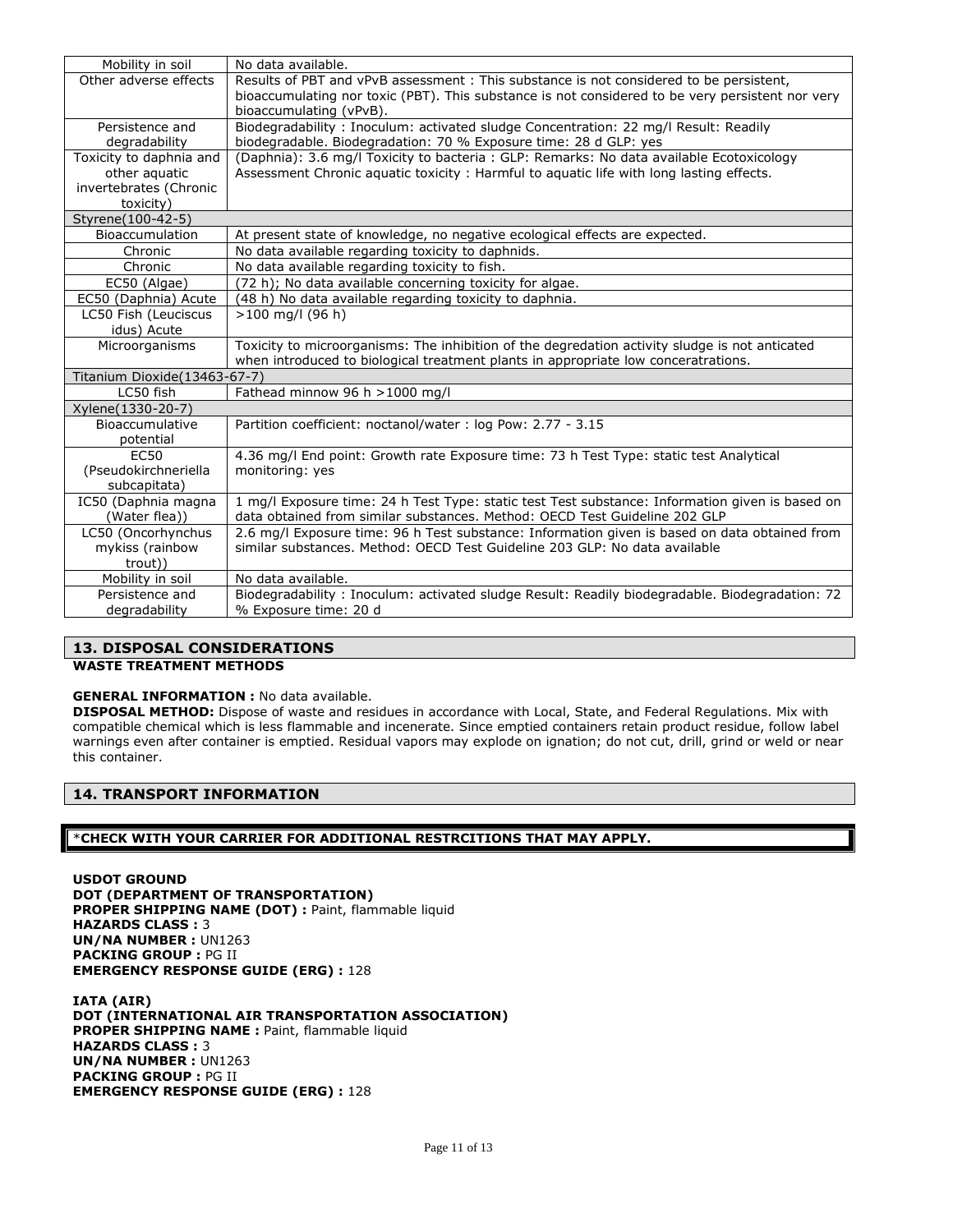**IMDG (OCEAN) PROPER SHIPPING NAME : Paint, flammable liquid HAZARDS CLASS :** 3 **UN/NA NUMBER :** UN1263 **PACKING GROUP :** PG II **EMERGENCY RESPONSE GUIDE (ERG) :** 128

**MARINE POLLUTANT :** No **SPECIAL PRECAUTIONS :** P210 Keep away from heat/sparks/open flames/hot surfaces. No smoking. P235 Keep cool.

# **15. REGULATORY INFORMATION**

### **US FEDERAL REGULATIONS All ingredients in Section #3 are TSCA (Toxic Substance Control Act) listed.**

**OSHA HAZARDS :** Flammable liquid, Moderate skin irritant, Moderate eye irritant, Carcinogen. **EPCRA - Emergency CERCLA REPORTABLE QUANTITY**

| This product contains: | <b>Chemical CAS#</b> |
|------------------------|----------------------|
| Carbon Black           | 1333-86-4            |
| Xylene                 | 1330-20-7            |
| Phenylethane           | $100 - 41 - 4$       |

**SARA 304 Extremely Hazardous Substances Reportable Quantity :** This material does not contain any components with a section 304 EHS RQ.

# **SARA TITLE III (SUPERFUND AMENDMENRS AND REAUTHORIZATION ACT)**

**SARA 311/312 Hazards :** Fire Hazard, Acute Health Hazard, Chronic Health Hazard **SARA 313 :**

### **CLEAN AIR ACT :**

| This product contains: | <b>Chemical CAS#</b> |
|------------------------|----------------------|
| Phenylethane           | $100 - 41 - 4$       |
| Phenylethane           | $100 - 41 - 4$       |
| Styrene                | 100-42-5             |

### **INTERNATIONAL REGULATIONS**

### **CLASSIFICATION ACCORDING TO REGULATION (EC) No. 1272/2008 (CLP) :**

Flam. Liq. 2 H226 Eye Irrit. 2 H319 STOT SE 3 H336

### **NATIONAL REGULATIONS**

| This product contains: | <b>Chemical CAS#</b> |
|------------------------|----------------------|
| #Titanium Dioxide      | 13463-67-7           |
| #Carbon Black          | 1333-86-4            |

# Indicates a chemical listed by IARC as a possible carcinogen.

#### **STATE REGULATIONS CALIFORNIA PROPOSITION 65**

| This product contains: | <b>Chemical CAS#</b> |
|------------------------|----------------------|
| +n-Methylpyrrolidone   | 872-50-4             |
| *Phenylethane          | $100 - 41 - 4$       |
| *Phenylethane          | $100 - 41 - 4$       |